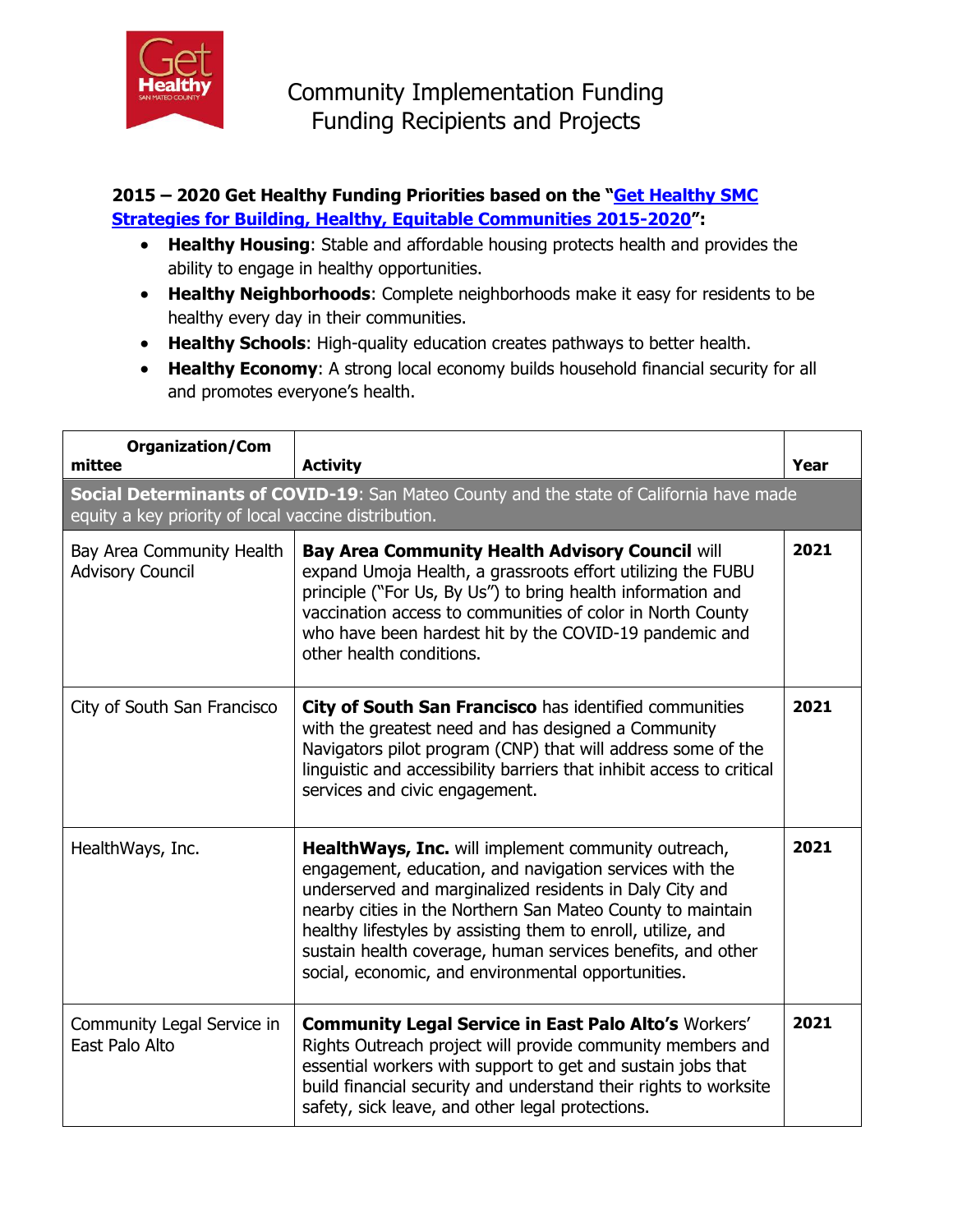

| PUENTE de la Costa Sur                        | <b>PUENTE de la Costa Sur</b> will be expanding outreach and<br>social-emotional health services for San Mateo County<br>residents aged 62 and over who live in the rural communities<br>of Pescadero, La Honda, Loma Mar and San Gregorio, to<br>increase opportunities to connect and provide services to the<br>underserved community members in our region.                                                                           | 2021 |
|-----------------------------------------------|-------------------------------------------------------------------------------------------------------------------------------------------------------------------------------------------------------------------------------------------------------------------------------------------------------------------------------------------------------------------------------------------------------------------------------------------|------|
| healthy opportunities.                        | Healthy Housing: Stable and affordable housing protects health and provides the ability to engage in                                                                                                                                                                                                                                                                                                                                      |      |
| <b>Climate Resilient</b><br>Communities       | <b>Climate Resilient Communities will help expand the</b><br>existing Resilient Homes program into North Fair Oaks. The<br>program improves the housing conditions of low-income<br>residents by providing home repairs while developing the<br>leadership of residents to address climate health issues.                                                                                                                                 | 2021 |
| Nuestra Casa                                  | <b>Nuestra Casa</b> will create a pathway to homeownership for<br>low-income families who are mortgage-ready in East Palo<br>Alto, Belle Haven, and North Fair Oaks. Through culturally<br>appropriate financial literacy program, the project will work<br>with a selected number of residents to support them<br>throughout the financial literacy program.                                                                             | 2021 |
| Faith in Action Bay Area                      | Faith in Action Bay Area will continue to implement the<br>Healthy Communities in Action project to increase the<br>involvement of residents and stakeholders in building health<br>equity for low-income residents and residents of color in Daly<br>City.                                                                                                                                                                               | 2019 |
| <b>Rebuilding Together</b><br>Peninsula (RTP) | Rebuilding Together Peninsula (RTP) will continue to<br>implement the East Palo Alto Accessory Dwelling Unit (ADU)<br>Initiative to build on the lessons learned by the ADU<br>Initiative's work to date, providing additional research, tools,<br>and guidelines that can increase investment in health equity in<br>East Palo Alto (EPA) and share lessons learned to alleviate the<br>broader affordable housing crisis in our region. | 2019 |
| Faith in Action Bay Area                      | <b>Faith in Action</b> will implement the Healthy Communities in<br>Action project to increase the capacity of Daly City residents,<br>local schools, and organizations to explore issues affecting<br>their community and identify solutions and engage in civic<br>activities that lead to community improvements.                                                                                                                      | 2018 |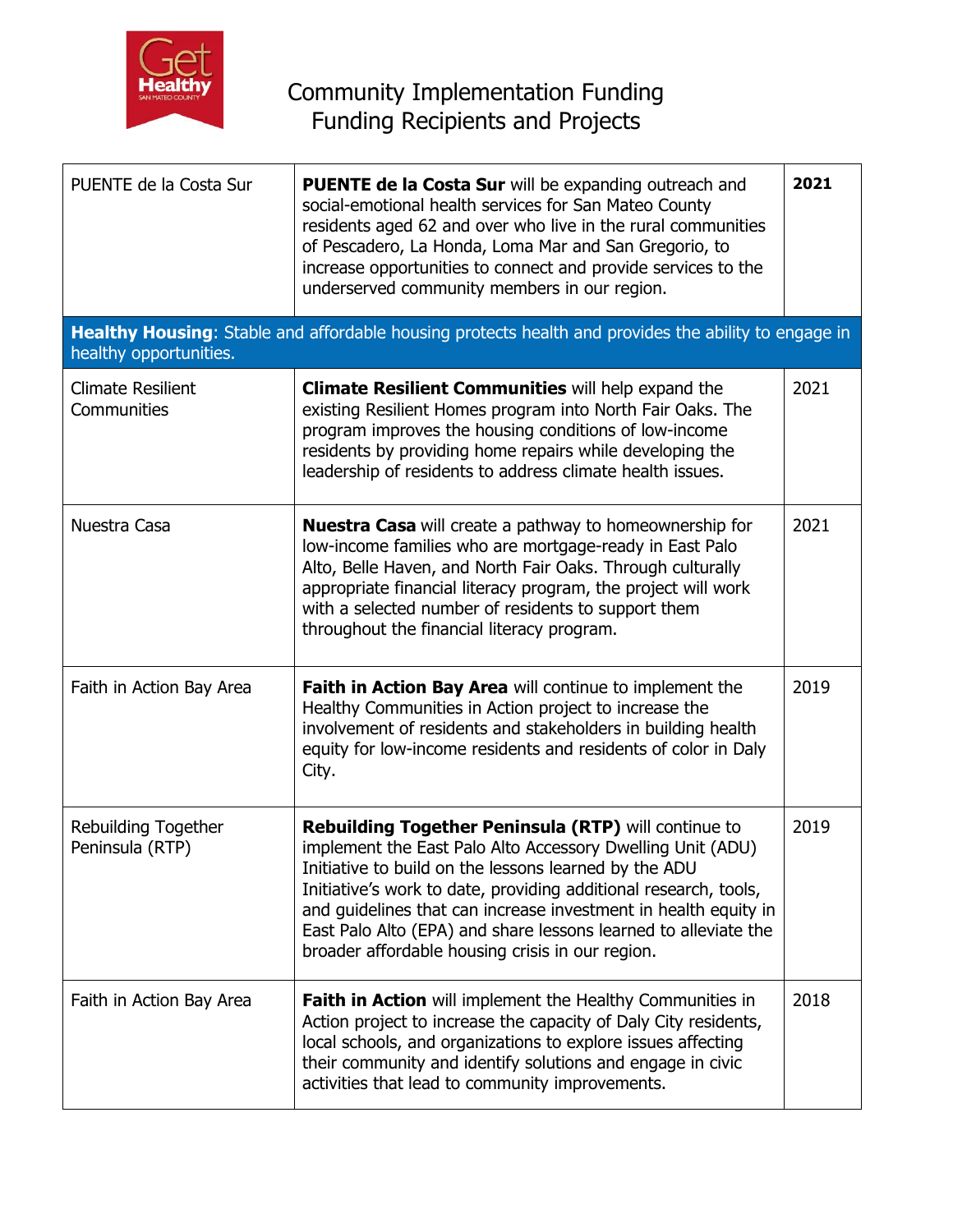

| Rebuilding Together<br>Peninsula                                                                                         | Rebuilding Together Peninsula will implement the East<br>Palo Alto Second Unit Initiative to work in collaboration with<br>various local stakeholders to ensure healthy, stable and<br>affordable second units are available to low-income residents<br>in East Palo Alto.                                                                                                                                            | 2018 |  |
|--------------------------------------------------------------------------------------------------------------------------|-----------------------------------------------------------------------------------------------------------------------------------------------------------------------------------------------------------------------------------------------------------------------------------------------------------------------------------------------------------------------------------------------------------------------|------|--|
| Faith in Action Bay Area                                                                                                 | <b>Faith in Action</b> will collaborate with East Palo Alto city staff,<br>decision makers and residents to ensure the well-being<br>residents by helping to create a transparent, affordable,<br>supported pathway to upgrading existing second units and<br>garage conversions that will provide healthy, safe and legal<br>homes for low-income families and seniors in East Palo Alto.                            | 2017 |  |
| <b>Community Legal Services</b><br>of East Palo Alto                                                                     | <b>Community Legal Services of East Palo Alto will provide</b><br>technical assistance to East Palo Alto community leaders and<br>work collaboratively with leaders to design policy solutions<br>that meet community demands for health, equity, and stable<br>housing through the General Planning process.                                                                                                         | 2016 |  |
| Faith in Action Bay Area                                                                                                 | Faith in Action will strengthen understanding of the<br>relationship between health and housing in cities with adverse<br>health impacts, and conduct a community assessment in three<br>cities to identify critical issues that affect community health.                                                                                                                                                             | 2016 |  |
| Healthy Neighborhoods: Complete neighborhoods make it easy for residents to be healthy every<br>day in their communities |                                                                                                                                                                                                                                                                                                                                                                                                                       |      |  |
| Fresh Approach                                                                                                           | Fresh Approach will distribute healthy food vouchers<br>through clinic referrals to use food as medicine. This project<br>will develop a replicable model for integrating food and<br>nutrition offerings into healthcare systems.                                                                                                                                                                                    | 2021 |  |
| Fresh Lifelines for Youth,<br>Inc.                                                                                       | Fresh Lifelines for Youth, Inc. will work to enhance and<br>strengthen the role of youth voice in local systems change,<br>effecting the justice and education system. It also builds upon<br>current efforts to build a pipeline of under-represented youth<br>to access local boards and commissions so they can inform<br>policies that will lead to healthier communities and more<br>equitable recovery efforts. | 2021 |  |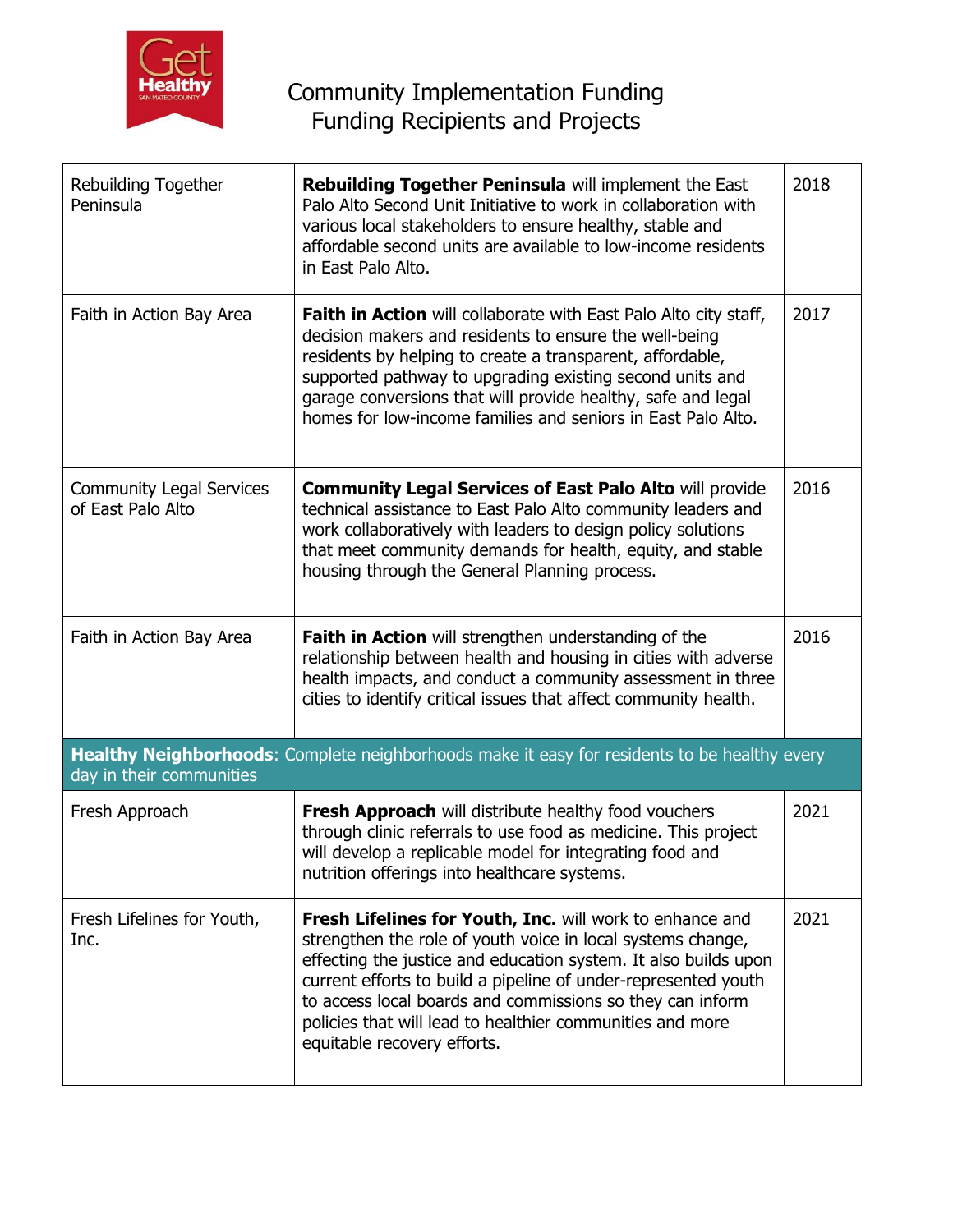

| Senior Coastsiders, Inc.                         | <b>Senior Coastsiders, Inc.</b> will use a community-engaged<br>approach to carry out small implementation projects to<br>advance priorities identified by seniors in action plans. These<br>implementation projects aim to make San Mateo County<br>Coastside more age friendly and address the social isolation<br>experienced by low-income seniors throughout the<br>pandemic.                                                                                                                                                                                      | 2021 |
|--------------------------------------------------|-------------------------------------------------------------------------------------------------------------------------------------------------------------------------------------------------------------------------------------------------------------------------------------------------------------------------------------------------------------------------------------------------------------------------------------------------------------------------------------------------------------------------------------------------------------------------|------|
| Redwood City Together                            | <b>Redwood City Together's Neighborhood Action Team, a</b><br>collaborative effort among healthcare providers, nonprofits<br>and community members, will develop and implement grass-<br>roots activities and programs aimed at increasing access to<br>mental health services for the most impacted members of the<br>Redwood City and North Fair Oaks.                                                                                                                                                                                                                | 2021 |
| Silicon Valley Bicycle<br>Coalition              | <b>Silicon Valley Bicycle Coalition will implement the People</b><br>Powered Planning project to work with low-income<br>communities and communities of color in Daly City to engage<br>in local planning processes.                                                                                                                                                                                                                                                                                                                                                    | 2019 |
| Youth Leadership Institute                       | Youth Leadership Institute will continue to implement the<br>Transportation Equity Allied Movement project to uplift the<br>needs and priorities of communities most affected by the<br>intersection and impacts of housing and transportation<br>decisions. Youth will continue expanding their capacity on the<br>overlap of these two issues and inform decision makers with a<br>health equity perspective.                                                                                                                                                         | 2019 |
| Community Alliance with<br><b>Family Farmers</b> | <b>Community Alliance with Family Farmers will implement</b><br>the Leveraging Farm to School to Increase School Breakfast<br>Participation project in collaboration with community partners<br>and local school districts. School breakfast participation is low<br>in the partner school districts of Jefferson Elementary (JESD)<br>and South San Francisco (SSFUSD). This project will increase<br>participation to address child nutrition and food insecurity by<br>increasing school breakfast program participation through<br>coordinated promotional efforts. | 2019 |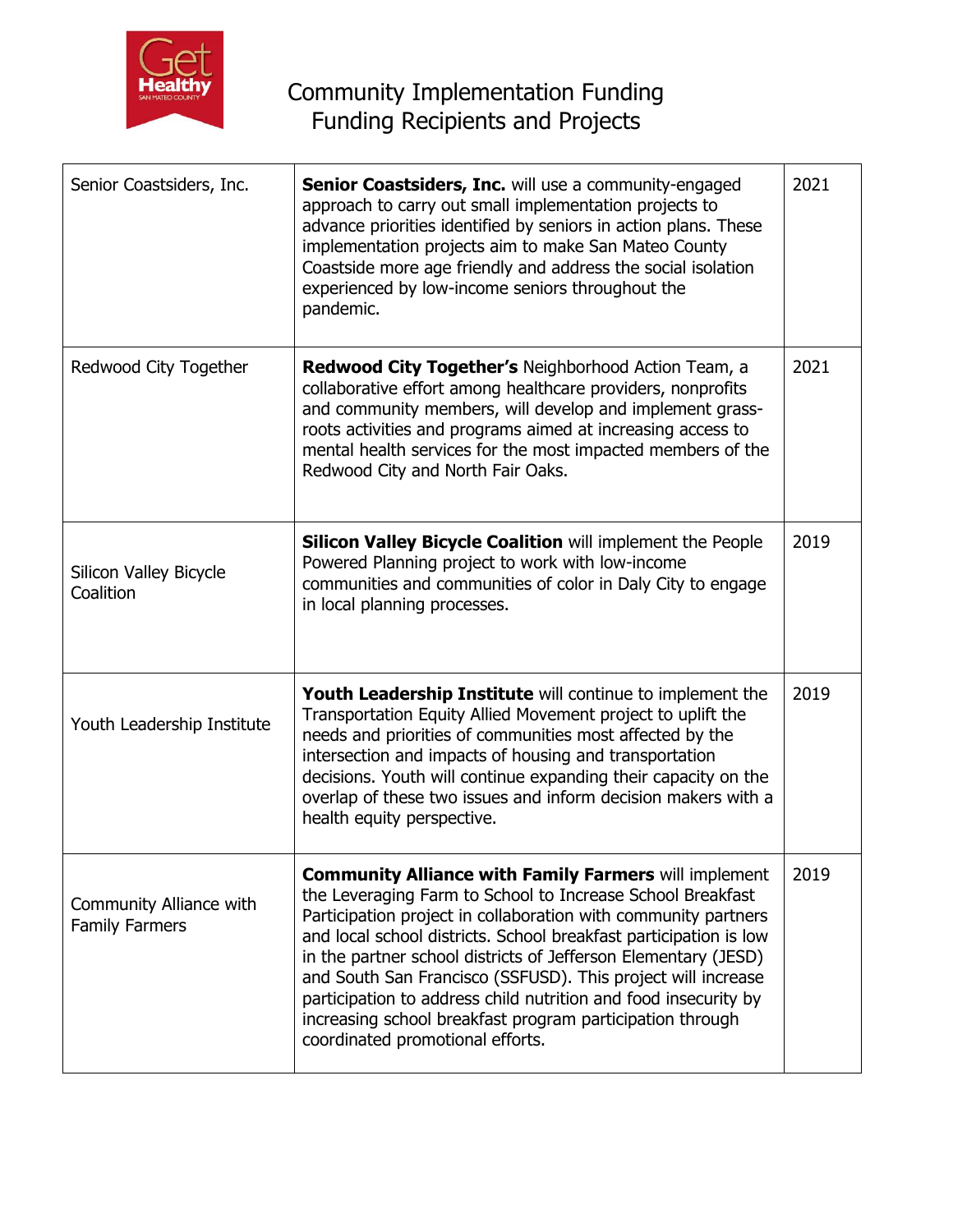

| Youth Leadership Institute                       | The Youth Leadership Institute will implement year 3 of 4<br>of the Transportation Allied Equity Movement Initiative aiming<br>to expand youth voices in transportation planning and<br>investment decisions.                                                                                                                                                                                                                                                                                                | 2018 |
|--------------------------------------------------|--------------------------------------------------------------------------------------------------------------------------------------------------------------------------------------------------------------------------------------------------------------------------------------------------------------------------------------------------------------------------------------------------------------------------------------------------------------------------------------------------------------|------|
| Silicon Valley Bicycle<br>Coalition              | <b>Silicon Valley Bicycle Coalition will enhance priorities used</b><br>in traditional transportation planning like speed and efficiency<br>to include health, equity and safety priorities.                                                                                                                                                                                                                                                                                                                 | 2018 |
| Community Alliance with<br><b>Family Farmers</b> | <b>Community Alliance with Family Farmers will research</b><br>and develop innovative tools that can support institutional<br>food service programs to procure locally grown food through<br>legal bidding processes.                                                                                                                                                                                                                                                                                        | 2018 |
| Pie Ranch                                        | <b>Pie Ranch</b> will increase access to healthy foods by providing<br>affordable subscriptions service to meal kits that will include<br>organic, locally grown food and ingredients to make healthy,<br>easy-to-prepare meals at home for low-income families in the<br>La Honda and Pescadero region of San Mateo County.                                                                                                                                                                                 | 2017 |
| Youth Leadership Institute                       | Youth Leadership Institute in collaboration with Urban<br>Habitat, will build capacity of low-income youth leaders and<br>workers from vulnerable communities in Half Moon Bay, South<br>San Francisco and throughout the county to educate and<br>increase awareness regarding healthy, equitable<br>transportation, its impact on health and strategies for<br>affordable, accessible public transportation that support<br>healthy behaviors and reduce negative environmental impacts<br>of vehicle use. | 2017 |
| <b>SPUR</b>                                      | <b>SPUR</b> will provide an assessment of transit opportunities for<br>improved transit planning, policies, and implementation that<br>support healthier, more equitable transportation options for<br>San Mateo County residents. The analysis will be useful for<br>both local and regional engagement.                                                                                                                                                                                                    | 2016 |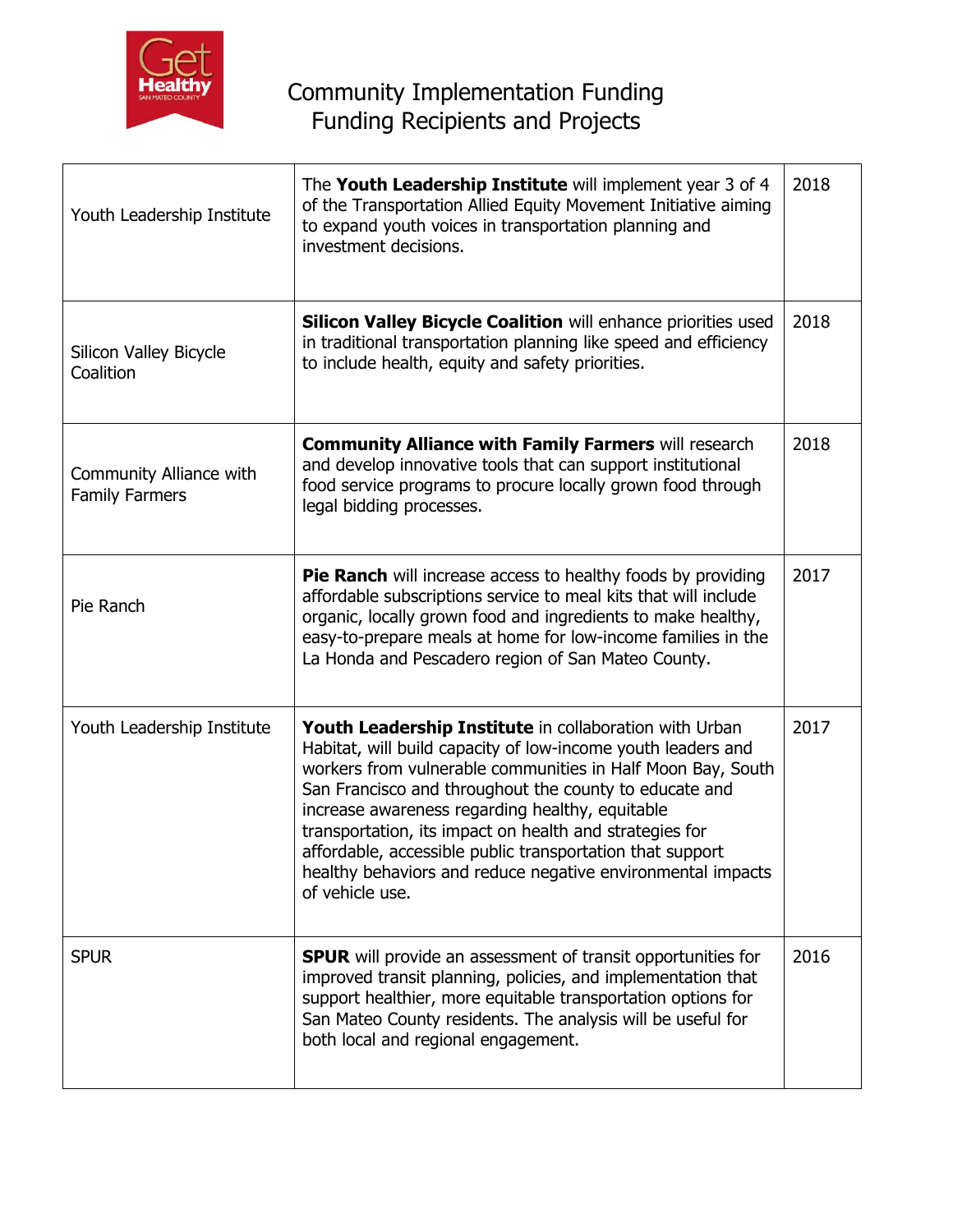

## Community Implementation Funding Funding Recipients and Projects

| Urban Habitat                                   | <b>Urban Habitat</b> will assess community identified<br>transportation needs, provide technical assistance to Youth<br>Leadership Institute's Transportation Equity Allied Movement,<br>outreach to key transit dependent constituencies, and develop<br>recommendations for strategies that build healthy, equitable<br>communities.                                                                                                                                                                                                           | 2016 |
|-------------------------------------------------|--------------------------------------------------------------------------------------------------------------------------------------------------------------------------------------------------------------------------------------------------------------------------------------------------------------------------------------------------------------------------------------------------------------------------------------------------------------------------------------------------------------------------------------------------|------|
| Youth Leadership Institute                      | Youth Leadership Institute in collaboration with Urban<br>Habitat, will build youth leadership and research the needs of<br>transit-dependent populations to help support healthy and<br>affordable public transportation opportunities in rural Half<br>Moon Bay and urban South San Francisco, which provide<br>multiple health benefits including access to healthcare,<br>healthy food outlets, opportunities for walking and biking, and<br>limiting congestion, air pollution, and subsequent respiratory<br>illnesses, to name a few.     | 2016 |
|                                                 | Healthy Schools: High-quality education creates pathways to better health.                                                                                                                                                                                                                                                                                                                                                                                                                                                                       |      |
| <b>Peer Solutions</b>                           | <b>Peer Solutions</b> will create a county-wide restorative<br>diversion program for low-offending youth, providing an<br>alternative to the punitive juvenile justice system. This<br>funding will support the expansion of the program into more<br>high-need communities in the county: Redwood City, East<br>Palo Alto, and Daly City.                                                                                                                                                                                                       | 2021 |
| <b>YMCA/Youth Service</b><br><b>Bureaus</b>     | Youth Service Bureaus will expand alternatives to<br>suspension for the South San Francisco Unified School District,<br>allowing suspended students to remain engaged with learning<br>through mindfulness-based skill building, psycho-education-<br>based activities, art, and creative processes that promote<br>building of critical non-academic skills crucial for academic<br>and vocational achievement. This project is particularly<br>relevant as more students are facing disciplinary actions upon<br>return to in-person learning. | 2021 |
| San Mateo County Office of<br>Education (SMCOE) | <b>SMCOE</b> will build capacity in restorative practices within<br>schools to build resilient schools. Restorative practices address<br>conflict by developing relationships among impacted parties<br>and using those relationships for better outcomes.                                                                                                                                                                                                                                                                                       | 2018 |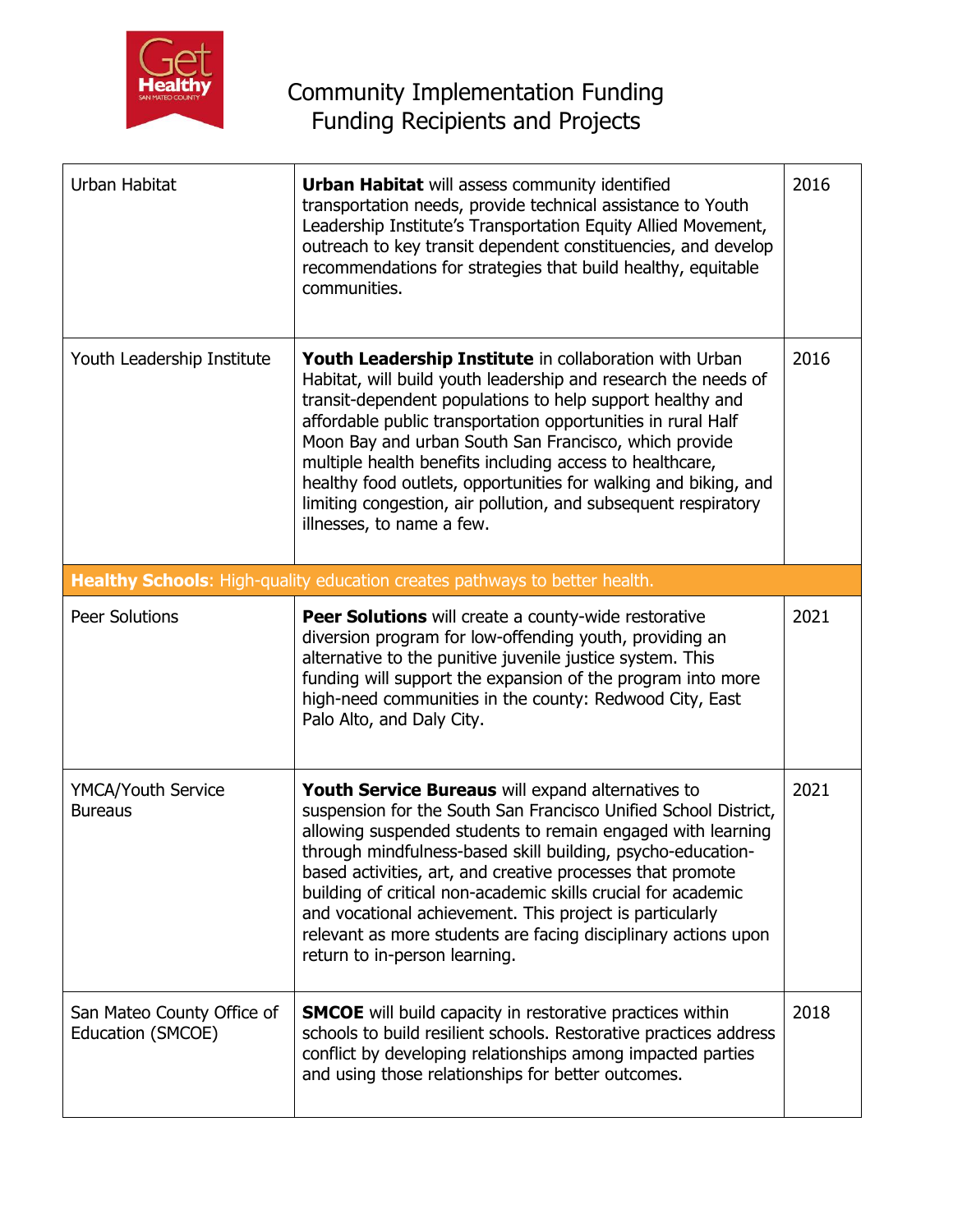

| Community Alliance of<br><b>Family Farmers</b>                                                                         | <b>Community Alliance of Family Farmers will increase</b><br>access to local fruits and vegetables in school cafeterias and<br>create school environments that promote student health in<br>San Mateo County.                                                                                                                                               | 2017 |  |
|------------------------------------------------------------------------------------------------------------------------|-------------------------------------------------------------------------------------------------------------------------------------------------------------------------------------------------------------------------------------------------------------------------------------------------------------------------------------------------------------|------|--|
| San Mateo County Office of<br>Education (SMCOE)                                                                        | <b>SMCOE</b> will provide training and tools and build capacity<br>within San Mateo County schools to shape supportive<br>environments in which students, teachers and administrators<br>are able to address students' social-emotional needs and<br>create more inclusive, resilient schools and communities.                                              | 2017 |  |
| Community Alliance of<br><b>Family Farmers</b>                                                                         | <b>Community Alliance of Family Farmers will increase</b><br>access to local fruits and vegetables in school cafeterias and<br>create school environments that promote student health in<br>San Mateo County.                                                                                                                                               | 2016 |  |
| San Mateo-Foster City<br>School District (SMFCSD)                                                                      | <b>SMFCSD</b> will implement a school-based program designed to<br>promote effective, equitable disciplinary practices in SMFCSD<br>that will provide all students access to high-quality learning<br>environment that equips them for career success and lifelong<br>health.                                                                               | 2016 |  |
| Healthy Economy: A strong local economy builds household financial security for all and promotes<br>everyone's health. |                                                                                                                                                                                                                                                                                                                                                             |      |  |
| <b>EPA Center</b>                                                                                                      | <b>EPA Center</b> will implement an on-the-job training program<br>for vulnerable youth, ages 14-25, in East Palo Alto that<br>utilizes paid internships and apprenticeships with<br>professionals in high-wage creative fields in order to increase<br>students' job readiness and future job prospects and set<br>them on a pathway for economic success. | 2021 |  |
| <b>Friends for Youth</b>                                                                                               | Friends for Youth will implement a rotational nonprofit paid<br>fellowship program for alumni mentees and transitional age<br>youth to develop workforce skills and give back to the<br>community they come from by learning firsthand in a local<br>nonprofit that advances mental health.                                                                 | 2021 |  |